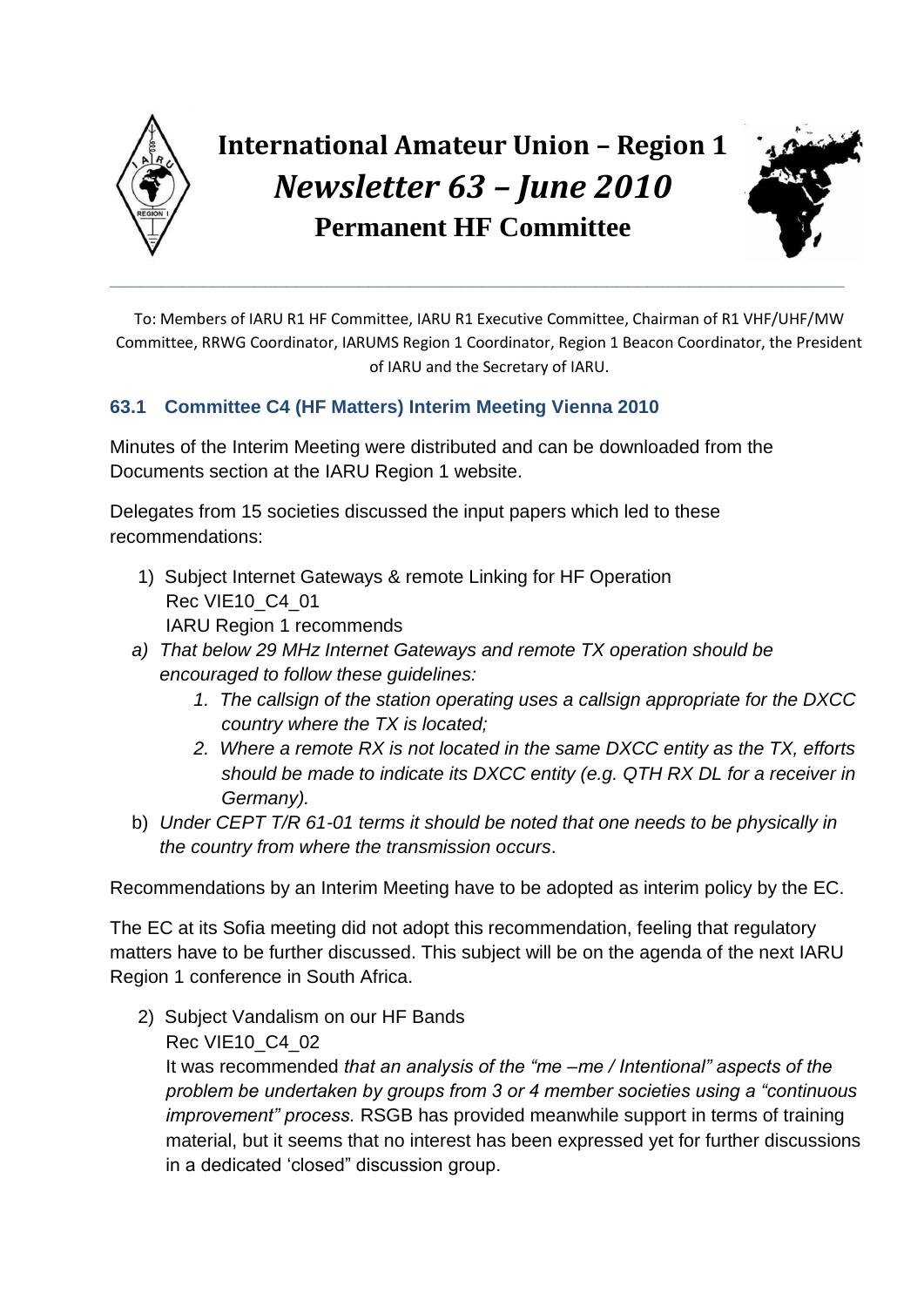- 3) Subject Multi OP / Single TX Rec VIE10\_C4\_03 IARU Region 1 recommends *That within the 'Guidelines for HF Contests chapter of the IARU Region 1 HF Manager's Handbook, the category MOST be reworded: 'MOST – Multi Operator Single Transmitter'. A MOST station is a multi-operator station transmitting no more than one signal and one running frequency at any time.* The EC adopted this recommendation as interim policy.
- 4) Contest-Free Segments on HF Bands Rec VIE10\_C4\_04 IARU Region 1 recommends *That the HF Committee encourage member societies to publish contest segments clearly in the rules of the contest and that those segments are considered with due respect to the IARU band plans.*

The EC adopted this recommendation as interim policy.

## **63.2 IARU HF World Championship**

One agenda item at the Vienna Interim Meeting was a discussion about possible changes in the point weighting system. This discussion was superimposed by a statement about the result of the 2009 HF World Championship. Nevertheless it was decided to form a subgroup within the IARU Region1 discussion forum, which shall also include the HQ team leaders to review scoring and rules for the contest and make a proposal back to C4.

There has no discussion taken place in the discussion forum. A reason might be that the administration of such a closed group is rather complicated and not all have been able to make an input. Group members have to register at IARU Region 1 web, a validation is needed and the web administrator has to add these people to a list before they can contribute.

An alternative has now been chosen: another closed group e-mail reflector at Yahoo groups for this purpose (like IARUR1HF).

Send me details (call sign, e-mail address) of those who also want to join the discussion in this new group.

Nevertheless, member societies may also send proposals for changes of rules directly to ARRL. On the other hand it would surely be better to discuss the advantages and disadvantages of proposals on a broad basis with interested groups within Region 1.

A privately owned commercial website has been widely used in the controversy about the 2009 results. May I suggest that involved HQ teams and their societies discuss such a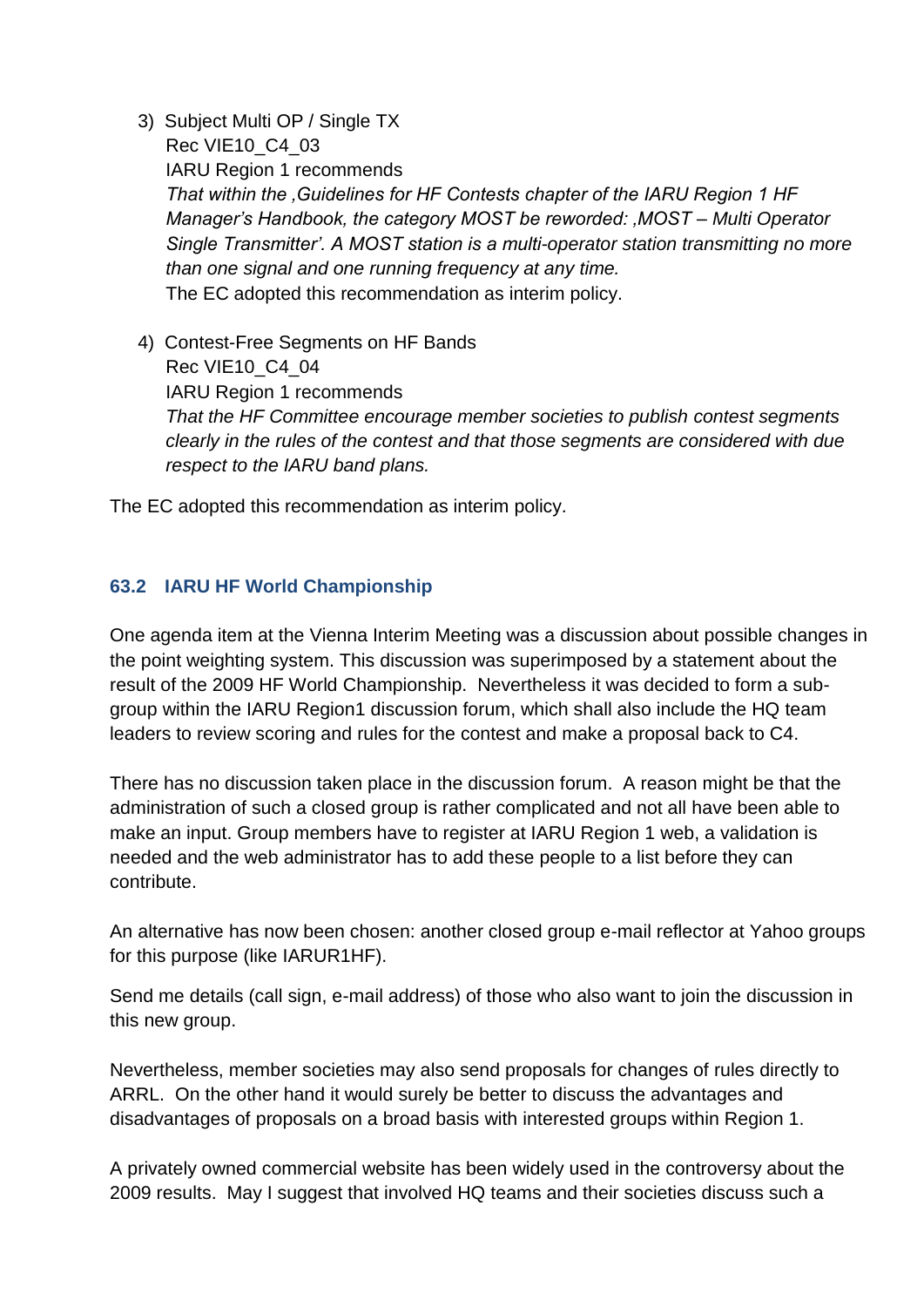matter first among themselves and - if necessary - finally with the adjudicator ARRL, as it has been good practice in the past? Private commercial web publishers follow their own interests, e.g. to raise the number of hits on their website by reporting tendentiously. Additionally such controversies provide arguments for those who would like to curb contest activities in general.

Such a kind of discussion in public may damage the amateur radio service as a whole. Besides that it makes no sense to clarify controversial understanding of the contest rules in such media by competitors themselves, especially without talking with each other first and trying to gain a balanced view of the matter.

## **63.3 40m band situation**

The extension of the 40m band by the World Radio Conference 2003 last year gave us the opportunity to implement a new 40m band plan. It was in the interest of the Cavtat conference, by reassigning band segments, to give some additional 5 kHz to the band segment with up to 200 Hz bandwidth which is exclusively to be used by CW operators (7000-7040 kHz) and to boost digimodes activities with up to 500 Hz bandwidth in the segment 7040-7050 kHz, respectively with up to 2700 Hz bandwidth, in the segment 7050- 7060 kHz.

There is still a lot of digimode activity below 7040 kHz and there are still many SSB QSOs in the 7040- 7050 kHz segment. There is no excuse to stick to the "old" frequencies used for e.g. PSK31 below 7040 kHz. Nearly all countries should by now have access to the band above 7100 kHz and therefore there is also no excuse to operate SSB in a segment recommended for modes with only up to 500 Hz bandwidth.

Even when Region 2 (which adopted the R1 band plan philosophy and most of the Region 1 band segment divisions) still has allotted 7035-7040 kHz (like in our old 40m band plan) to digimodes with up to 500 Hz bandwidth, a Region 1 station, trying to contact a station in Region 2, can do it on frequencies higher than 7040 kHz since in Region 2 that part of the 40m band may be used by "all modes" with up to 2700 Hz bandwidth. A digimode station (e.g. PSK31) may work in Region 2 in the "all modes" segments, simply by taking "all modes" literally. The bandwidth of a PSK31 signal does not violate the given bandwidth limit of max. 2700 Hz.

May I request that all member societies repeat the information about the changes in the 40m band plan in their magazines and bulletins? There might be non-member amateurs who intentionally ignore the recommended IARU Region 1 band plan, but we should at least try to move those ill-informed.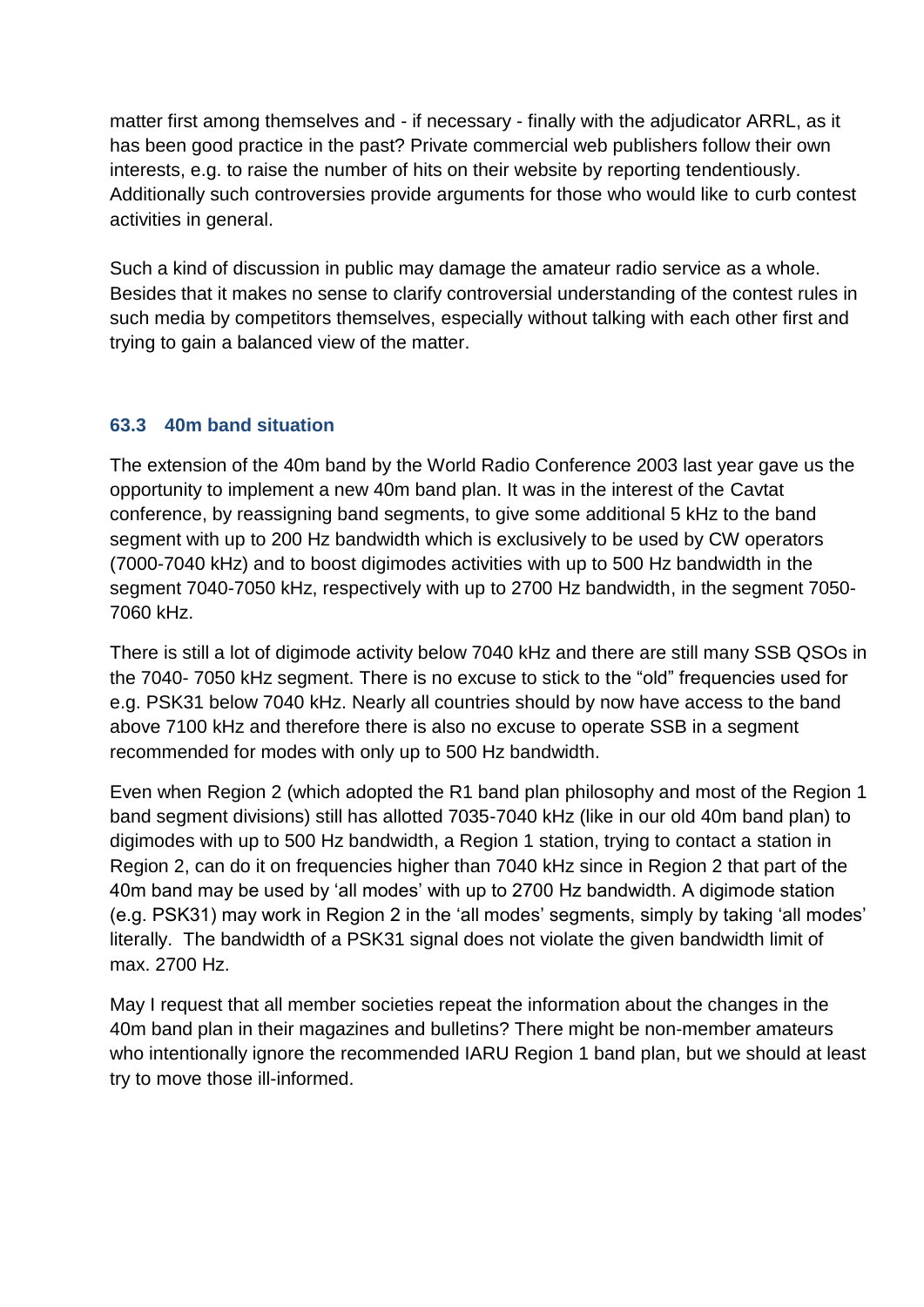#### **63.4 160m band**

The allocation for amateur service on 160m in Region 1 is different to Region 2 and 3. The ITU allocation table shows a primary allocation of 1810-1850 kHz for Region 1. In Region 2 and 3 the band starts at 1800 kHz. It is necessary to point this out very clearly.

In some countries a footnote does allow the use of an additional secondary allocation up to 2000 kHz. But there are countries in which not even the whole Region 1 primary band is available; a national administration may limit this. It is in the interest of the whole amateur community not to receive any complaints by an administration about out of band operation. If an administration does allow the use of more frequency spectrum on 160m during specific contests, an operator in that country shall not use this spectrum outside these specific contests. A violation regarding the permitted band segment can be prevented by stating contest segments in the rules, see the paragraph below.

### **63.5 Band segments to be used in HF Contests**

Both recommendations Cavtat 2008 CT08 C4 Rec\_15 and CT08 C4 Rec\_16 recommend with different words to state the contest operating ranges clearly where contest operation may take place. Reason: The contest rules of HF a contest that a member society is organizing should keep free a segment on all HF bands for non-contesters. With "contest segments" shown in the rules organizers need not expect participants to consult the band plans any more, or become confused with "contest free segments" as sometimes included as an alternative in the rules.

Member societies who still name only the bands to be used for their contest (like saying 160m, 80m, 40m etc.) are encouraged to follow this philosophy. The majority of Region 1 member societies have already implemented specific band segments for contest operation in their national contest rules, but unfortunately not all have adjusted the 40m contest segments according to the new band plan, please check!

### **63.6 WRC12**

At the Informal IARU Meeting a report on the actual status of preparation for the next World Radio Conference WRC 12 will be presented (PB2T, LA2RR, G3PSM).

It is necessary for member societies to be kept informed to ensure support for our interests as much as possible, especially when a European Common Proposal (ECP) is prepared by G3PSM (as CEPT coordinator for WRC12 Agenda Item 1.23) for a new worldwide allocation of a medium wave band to be presented at a next CEPT Project Team meeting in September.

You can't simply wait and expect a support of such an ECP by your administration without your comment and wishes concerning a new 600m band; they have to deal with a lot of other WRC12 agenda items, which - most probably - are much more important for them.

Feel free to ask for (background) information you may need for talks with your national administration to convince them to support this planned ECP.